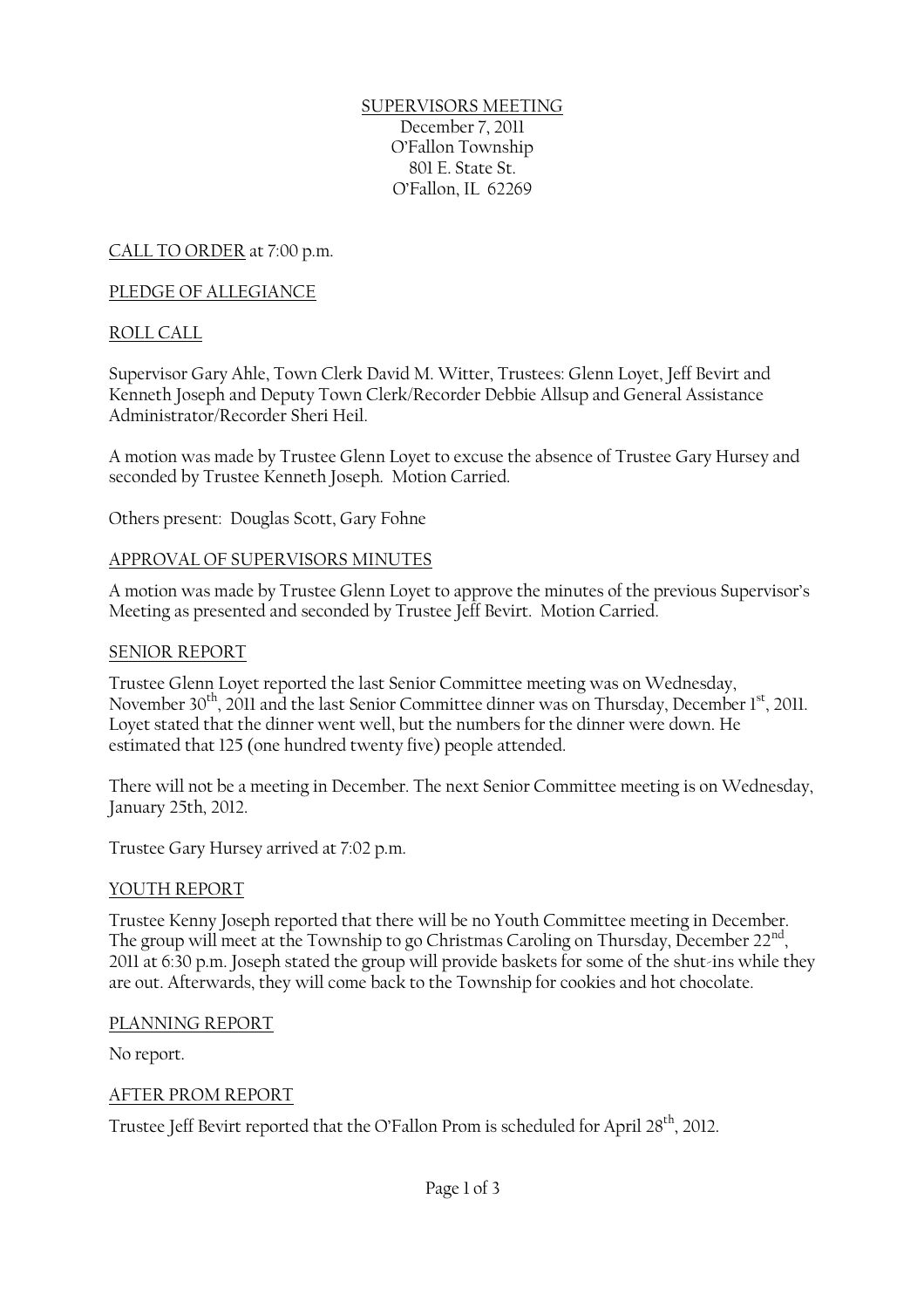# TRUSTEES REPORT

No report.

# TOWN CLERK REPORT

Township Clerk David Witter reported that the Township website provider has come up with a new report with more detail. This report shows worldwide hits. Witter stated that he would like to pull up this report once a month and go over it a little bit at the first meeting of the month. Witter said that on this last report, the website got 152 (one hundred fifty two) visits from 7 (seven) countries. These were, Columbia, Canada, Spain, Latvia, 2 (two) from Russia and 6 (six) from Ukraine and the remainder from the USA. A brief discussion followed.

# SUPERVISORS REPORT

Supervisor Gary Ahle stated that he received a telephone call today and met with Lebanon Township Supervisor Kathleen Reimann regarding the Quarterly Meeting scheduled for Thursday, February 16<sup>th</sup>, 2012 which is co-sponsored by Caseyville, O'Fallon and Lebanon Townships. Ahle said that he tried without success to get in contact with Caseyville Township Supervisor Bruce Canty about having the meeting at his office. Ahle went on to say that about the only places to hold the meeting are Caseyville Township Hall or, in the back room of Ron's Lounge in Lebanon. Mention was made that the meeting is not held at O'Fallon Township Hall because there is no alcohol permitted on the premises. A discussion followed.

Ahle summed up by saying that there is time to get things worked out. He left a message for Supervisor Canty to contact him and discuss where to meet. Ahle thought he might possibly be able to get Illinois Senator Kyle McCarter to speak. Ahle hopes to have more information along with costs at the next meeting. More discussion followed.

# UNFINISHED BUSINESS

None.

# NEW BUSINESS

Approval of Tax Levy Ordinance No. 11-05 (Town Fund and General Assistance Fund) was presented to the Board. Supervisor Gary Ahle stated that Deputy Town Clerk/Recorder Debbie Allsup has provided the Board with a spreadsheet of the Town Levy from 2001 to present. Ahle started off by saying that the Township has dropped the Levy for many years and are now at the point where it cannot be dropped anymore with the price of everything going up. Employees did not receive a raise this year, utilities costs increased and everything is costing more. Last year, the Board took the Levy down to a minimal 0.35% increase and Ahle stated they are now pretty close to running short. Ahle referred to the spreadsheet stating that Allsup marked in a nominal raise of .50% which Ahle was not sure would be enough. Allsup commented that she changed the number to 1.0% to be on the safe side. Ahle stated that he is hoping the Board will be able to look the numbers over and be able to come to a decision. Trustee Glenn Loyet stated that he had no problem with the increase. Allsup made reference to the spreadsheet, stating that over the last 3 (three) years, the Township shows a deficit which has gradually eaten away at any carry over from previous years. A brief discussion followed with regards to the tax bills and the "multiplier" table used to figure taxes which the Township has nothing to do with. Ahle said the increase would be a very minimal change and it can be looked at again next year and see how our finances are running.